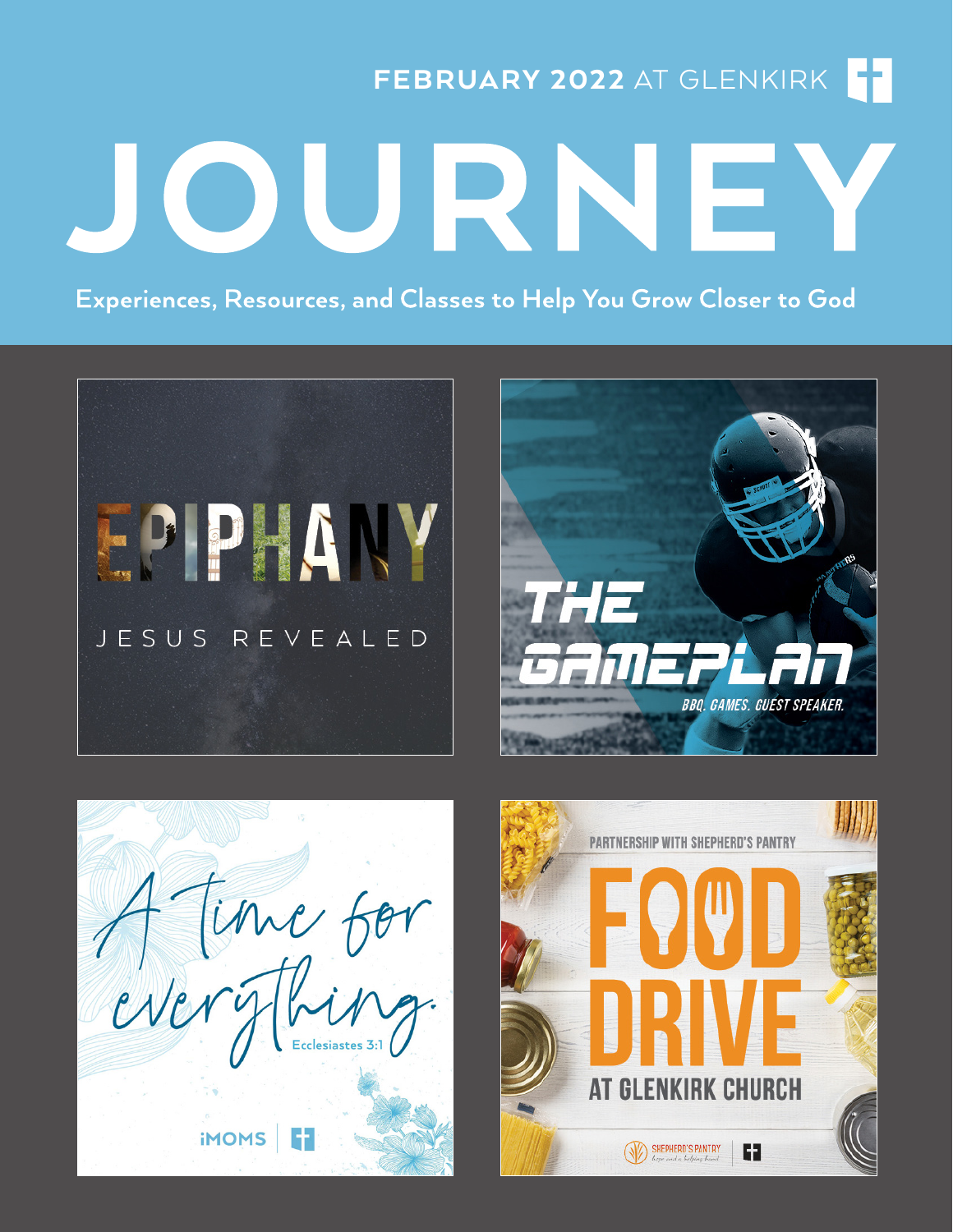#### PRAYER & DEVOTIONALS

- Submit a prayer request or sign up for our prayer chain: *GlenkirkChurch.org/News*
- Download weekly devotional: *GlenkirkChurch.org/Devotions*
- Join livestream and to view past sermons: *GlenkirkChurch.org/Sermons*

## **COMMUNION**

#### **CALENDAR**

| Feb2             | <b>AWANA</b> resumes                        |
|------------------|---------------------------------------------|
| Feb <sub>5</sub> | Men's Event                                 |
| Feb 13           | Homebuilders                                |
| Feb 11 & 25      | <b>iMoms</b>                                |
| Feb 18 - 20      | <b>High School</b><br><b>Winter Retreat</b> |

# ALL CHURCH



### Epiphany Sermon Series **| 'Jesus Revealed' |**  Through February 27 Life is filled with unexpected insights into the way things

are. We sometimes call these experiences epiphanies. Join us for our Jesus Revealed series,

as we look at how Jesus gives us unexpected insights about God. Each week we will look at one of Jesus' "I AM" statements from the Bible and see how that statement reveals an unexpected epiphany about God.



### Food Drive **|** March 6 **|**  Sunday **|** 9:00am – 1:00pm Next month we will be partnering with Shepherd's Pantry to host a food drive. Volunteers from Shepherd's Pantry will be available to collect donations from 9:00am – 1:00pm.

#### Weekend Playlist **|** Available Online

Looking for some great worship music for your week? Check out our Weekend Playlist, available on Spotify (GlenkirkWorship) and at *GlenkirkChurch.org/Music*.

#### Become Booklet

Why not prayerfully consider how God might be asking you to "become more fully devoted". Our Become booklet is designed to help you answer the question. PDF version available at *GlenkirkChurch.org/News*. Email us at *Become@GlenkirkChurch.org* for info.

### Glenkirk APP is available!

The Glenkirk Church app is available on any smart phone devices and will allow our congregation to stay connected from anywhere! This app features sermon podcasts, sermon notes, digital Connection Card, online giving, a built-in events calendar, and more. Text "GLENKIRKAPP" to 833-245-5318 to download or go to *GlenkirkChurch.org/App* for more info.

## ADULT MINISTRIES

Homebuilders **|** February 13 **|**  11:45am lunch **|** 12:30pm program

For parents of children ages infant through high school. Come for fellowship, encouragement, and to be equipped with tools to grow our families in truth and love. Lunch is provided on the field east of the playground. Programming begins at 12:30pm in the Event Center. Childcare and activities available for birth through high school. Register by emailing *JHeller@GlenkirkChurch.org.*

### Threads of Joy **|** On Break

If you love to craft, sew, or knit, join us as we make items that bring comfort to those who are facing medical challenges. Email *Info@GlenkirkChurch.org* for info.

## Stretch & Balance Class - Adults 60+ **|**

### Resuming March

Safe & light exercises led by a certified health instructor at no charge. For more info, contact *Info@GlenkirkChurch.org*.

### Small Groups

Interested in facilitating a small group or interested in joining one? Email Jenn at *JDegraw@GlenkirkChurch.org*.

## MEN'S MINISTRIES (Darren Richer)

### Men's Small Groups **|** Meeting Virtually

Our groups meet on various days and times in the morning and evening. To find a group that fits you and your schedule, please email *Men@GlenkirkChurch.org.*



Men's Event **|** 'The Gameplan' **|**  February 5 **|** 4:00pm - 7:00pm Please join us for our kickoff event of the year as we discuss God's gameplan for our lives. We will have former Assistant Head Coach of the Seattle Seahawks Rocky Seto bring a message of God's strategy for our lives. Please RSVP at *GlenkirkChurch.org/Men*.

## WOMEN'S MINISTRIES (Caitlyn Schan) Follow us on Instagram and Facebook! @WomenOfGlenkirk

#### Women's Bible Study **|** 'The Kingdom of God: Extended Edition' **|** Wednesdays **|** 9:30am **|**  In-Person & Online

Join us as we go through a study by Max Lucado on the book of Matthew! We will be looking deeply into this book that bridges the Old and New Testaments by showing how Jesus is the fulfillment of prophecy and God's promised King. To register, please visit *GlenkirkChurch.org/Women*.



iMoms **|** February 11 & 25 **|**  Bi-weekly Fridays **|** 9:00am iMoms is a great place for mothers of young children to find a place of comfort, support, guidance, and inspiration. We will explore thoughtful and practical

# topics related to motherhood. To register, please visit *GlenkirkChurch.org/Moms*.

## ENGAGE - STUDENTS (Josh Linden)

Follow us on Instagram! @GlenkirkStudents

ENGAGE Sunday **|** Sundays **|** 10:45am **|**  Gathering Place **|** On Campus Join us for worship and word each week in the Gathering Place! Open to all Middle School and High School students.

### ENGAGE Midweek **|** Wednesdays **|** 6:30pm **|**  Gathering Place **|** On Campus

Middle School and High School students gather in person in the Gathering Place on Wednesday nights. Our current series, "Focus", discusses topics on faith, identity, freedom, and hope.

### High School Winter Retreat **|**

### February 18 - 20 **|** Green Valley, CA

Mark your calendars for High School Winter Retreat! We will spend the weekend in fellowship and fun together at a cabin in Green Valley, CA. The cost is \$100. Sign ups are now open!

### High School Missions Trip **|**

### June 25 - July 1 **|** Puerto Rico

Our high school team is looking forward to serving in Puerto Rico this summer! Registration is open to all students entering 9th-12th grade in the Fall of 2022. We are partnering with Praying Pelican Missions to serve, clean, and rebuild communities in Puerto Rico. Find more info and register at *GlenkirkChurch.org/Students*. Click on the "Missions" tab. Email *Klappyanne@Gmail.com* with questions.

# CHILDREN MINISTRIES (Amber Flores)

Follow us on Instagram! @GlenkirkKids

### AWANA Clubs **|** Resuming February 2 **|**  Wednesdays **|** 6:30pm

Children ages 3 years-5th grade are welcome to join us each week as we learn more about the Bible, how to show the love of Jesus to others, and have some fun! For more info, contact *AFlores@GlenkirkChurch.org*.

#### KidMin Choir **|** 10:15 - 10:45am **|** Room 15 We are excited for our kids to show worship

to God with song! Choir is open to children 2 years-old to 5th grade. Contact Erin at *EBraun@GlenkirkChurch.org* with questions.

### Sunday School – 9:00am & 10:45am

### KidMin (1st – 5th Grade)

In-person Sunday School has reopened for grades 1st - 5th at both 9:00am and 10:45am! Email *AFlores@GlenkirkChurch.org* for more info, or visit *GlenkirkChurch.org/Elementary*.

### Early Childhood (2 Years Old – Kindergarten) In-person Sunday School has reopened at both 9:00am and 10:45am! For more info, please email *EBraun@GlenkirkChurch.org*.

We will be celebrating Communion on **February 6**. Email at *Info@GlenkirkChurch.org* if you have any questions.